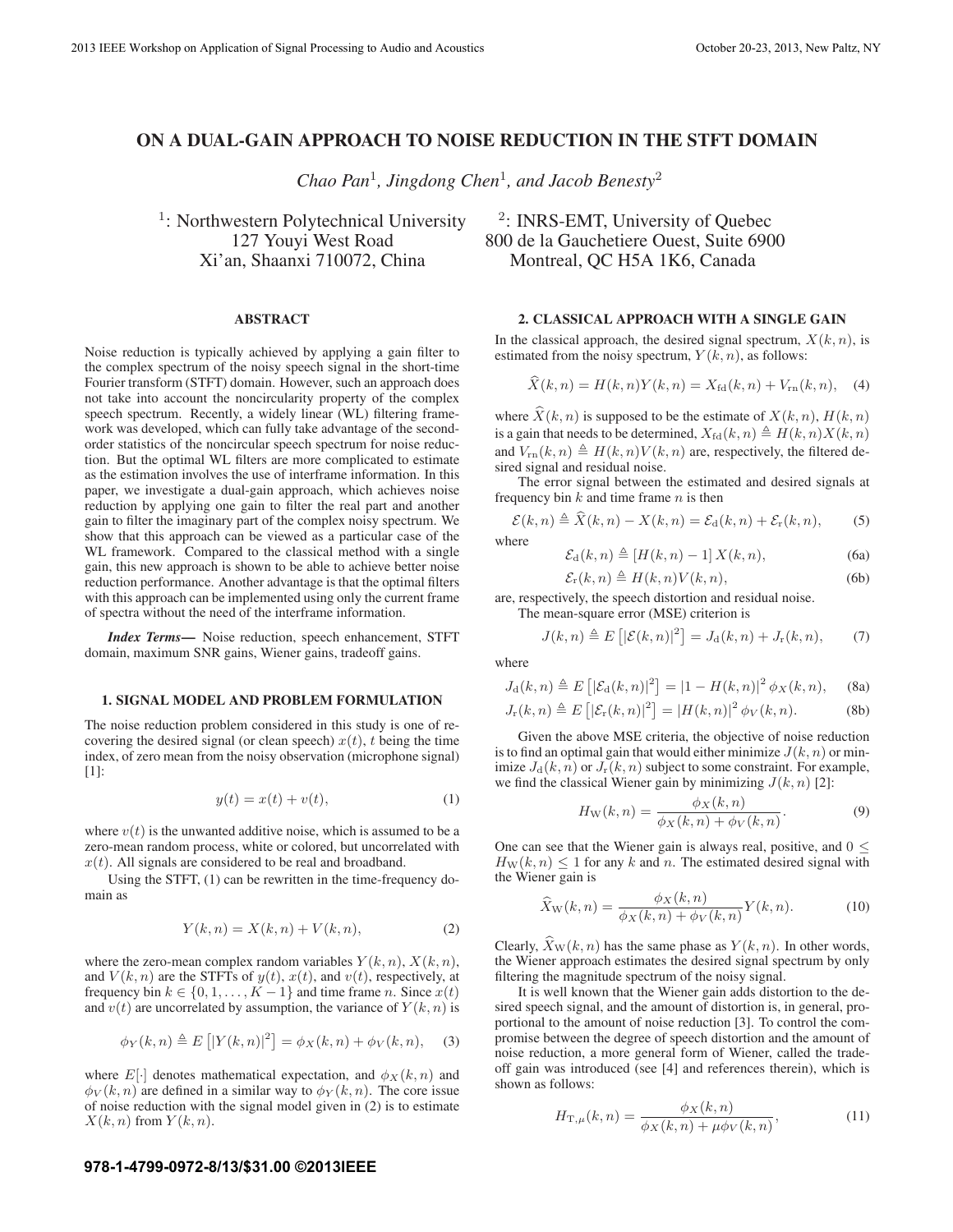where  $\mu > 0$ . If  $\mu = 1$ , (11) degenerates to the Wiener gain as in (9). If  $\mu = 0$ , we have  $H_{\text{T},0}(k,n) = 1$ , which does not introduce any speech distortion, but does not produce any noise reduction either. Generally, for  $\mu > 1$ , we can achieve more noise reduction with the tradeoff gain as compared to the Wiener gain filter, but the resulting speech distortion is larger than that of the Wiener gain. For  $\mu < 1$ , we achieve less noise reduction, but the resulting speech distortion is smaller than that of the Wiener gain.

#### 3. WIDELY LINEAR APPROACH

The classical optimal gains discussed previously are derived from the linear estimation theory based on the assumption that the complex STFT coefficients of nonstationary speech signals at each frequency bin are second-order circular. (A random complex variable is second-order circular or noncircular depending on whether its pseudo-variance is equal to zero or not [5], [6]. However, as shown in [7], the STFT coefficients of nonstationary speech signals are noncircular. To fully use the second-order statistics of the complex speech spectra in noise reduction, a widely linear (WL) filtering approach was developed [7], [8], where the desired signal,  $X(k, n)$ , is estimated according to

$$
\dot{X}(k,n) = H_1(k,n)Y(k,n) + H_2(k,n)Y^*(k,n)
$$
  
=  $\mathbf{h}^H(k,n)\mathbf{y}(k,n),$  (12)

where the superscripts  $*$  and  $H$  are, respectively, the complexconjugate and transpose-conjugate operators, and

$$
\mathbf{h}(k,n) \triangleq [H_1^*(k,n) \ H_2^*(k,n)]^T,
$$
  

$$
\mathbf{y}(k,n) \triangleq [Y(k,n) \ Y^*(k,n)]^T.
$$

With this estimate, the MSE can be written as

$$
J(k,n) \triangleq E\left[|\mathcal{E}(k,n)|^2\right].
$$
 (13)

where

$$
\mathcal{E}(k,n) \triangleq \widehat{X}(k,n) - X(k,n) = \mathbf{h}^H(k,n)\mathbf{y}(k,n) - X(k,n). \tag{14}
$$

Taking the gradient of  $J(k, n)$  with respect to  $h(k, n)$  and equating the result to zero, we find the WL Wiener filter:

$$
\mathbf{h}_{\text{WLW}}(k, n) = \mathbf{\Phi}_{\mathbf{y}}^{-1}(k, n) \mathbf{\Phi}_{\mathbf{x}}(k, n) \mathbf{i}_{1}
$$
\n
$$
= \frac{\phi_{X}(k, n)}{\phi_{Y}(k, n)} \mathbf{\Gamma}_{\mathbf{y}}^{-1}(k, n) \mathbf{\Gamma}_{\mathbf{x}}(k, n) \mathbf{i}_{1},
$$
\n(15)

where

$$
\mathbf{\Phi}_{\mathbf{y}}(k,n) \triangleq E\left[\mathbf{y}(k,n)\mathbf{y}^{H}(k,n)\right],
$$
\n(16)

$$
\Gamma_{\mathbf{y}}(k,n) \triangleq \left[ \begin{array}{cc} 1 & \gamma_Y(k,n) \\ \gamma_Y^*(k,n) & 1 \end{array} \right],\tag{17}
$$

$$
\gamma_Y(k,n) \triangleq \frac{E\left[Y^2(k,n)\right]}{E\left[|Y(k,n)|^2\right]},\tag{18}
$$

$$
\mathbf{i}_1 \triangleq [1 \ 0]^T,\tag{19}
$$

and  $\Phi$ **x**(k, n),  $\gamma$ **x**(k, n), and  $\Gamma$ **x**(k, n) are defined in a similar way to  $\Phi_{\mathbf{y}}(k, n)$ ,  $\gamma_Y(k, n)$ , and  $\Gamma_{\mathbf{y}}(k, n)$ , respectively.

The WL Wiener filter achieves better noise reduction performance as compared to the classical Wiener gain given in (9) [7]. However, its implementation requires the knowledge of the circularity quotients  $\gamma_Y(k, n)$  and  $\gamma_X(k, n)$ . In practice, it is challenging to obtain an accurate estimate of these two quotients since it involves the use of the interframe information. One cannot approximate the expectation operation in (18) with its instantaneous value since this would make the  $\Gamma_{\mathbf{y}}(k, n)$  matrix rank deficient.

#### 4. DUAL-GAIN APPROACH

Another way to achieve noise reduction in the STFT domain is to process the real and imaginary parts of the noisy speech spectra separately [9]. In this section, we introduce a dual-gain approach. Let us rewrite (2) as

$$
Y(k, n) = Y_{\rm R}(k, n) + jY_{\rm I}(k, n),
$$
\n(20)

where  $j = \sqrt{-1}$  is the imaginary unit and

$$
Y_{\rm R}(k,n) = X_{\rm R}(k,n) + V_{\rm R}(k,n),
$$
 (21)

$$
Y_{\rm I}(k,n) = X_{\rm I}(k,n) + V_{\rm I}(k,n), \tag{22}
$$

are the real and imaginary parts of  $Y(k, n)$ , respectively.

Now, we estimate the real and imaginary parts of the desired signal separately with two real gains, i.e.,

$$
\dot{X}_{\square}(k,n) = H_{\square}(k,n)Y_{\square}(k,n),\tag{23}
$$

where the subscript  $\square \in \{R, I\}$ ,  $X_{\square}(k, n)$  is supposed to be the estimate of the real or imaginary part of the desired signal, and  $H_{\Box}(k, n)$  is a real-valued gain. In this approach, we implicitly assume that the real and imaginary parts of the signals are uncorrelated and therefore can be processed separately. The estimate of the desired signal is then

$$
X(k, n) = X_{\rm R}(k, n) + jX_{\rm I}(k, n)
$$
  
=  $H_{\rm R}(k, n)Y_{\rm R}(k, n) + jH_{\rm I}(k, n)Y_{\rm I}(k, n)$   
=  $X_{\rm fd}(k, n) + V_{\rm rn}(k, n),$  (24)

where

 $\mathbf{r}$ 

$$
X_{\text{fd}}(k,n) \triangleq H_{\text{R}}(k,n)X_{\text{R}}(k,n) + jH_{\text{I}}(k,n)X_{\text{I}}(k,n) \tag{25}
$$

is the filtered desired signal and

$$
V_{\rm rn}(k,n) \triangleq H_{\rm R}(k,n)V_{\rm R}(k,n) + jH_{\rm I}(k,n)V_{\rm I}(k,n) \qquad (26)
$$

is the residual noise. The error signal between the estimated and desired signals at frequency bin  $k$  and time frame  $n$  can now be written as

$$
\mathcal{E}(k,n) \triangleq \widehat{X}(k,n) - X(k,n) = \mathcal{E}_d(k,n) + \mathcal{E}_r(k,n), \quad (27)
$$

where

$$
\mathcal{E}_{\mathrm{d}}(k,n) \triangleq [H_{\mathrm{R}}(k,n) - 1] X_{\mathrm{R}}(k,n)
$$
  
+ $j [H_{\mathrm{I}}(k,n) - 1] X_{\mathrm{I}}(k,n),$  (28a)

$$
\mathcal{E}_{\rm r}(k,n) \triangleq H_{\rm R}(k,n)V_{\rm R}(k,n) + jH_{\rm I}(k,n)V_{\rm I}(k,n), \quad (28b)
$$

are the speech distortion and residual noise, respectively. The MSE is then

$$
J(k,n) \triangleq E\left[|\mathcal{E}(k,n)|^2\right] = J_d(k,n) + J_r(k,n), \quad (29)
$$

where

$$
J_{\mathrm{d}}(k,n) \triangleq E\left[|\mathcal{E}_{\mathrm{d}}(k,n)|^{2}\right]
$$
(30a)  

$$
= [1 - H_{\mathrm{R}}(k,n)]^{2} \phi_{X_{\mathrm{R}}}(k,n)
$$

$$
+ [1 - H_{\mathrm{I}}(k,n)]^{2} \phi_{X_{\mathrm{I}}}(k,n),
$$

$$
J_{\mathrm{r}}(k,n) \triangleq E\left[|\mathcal{E}_{\mathrm{r}}(k,n)|^{2}\right]
$$
(30b)
$$
= H_{\mathrm{R}}^{2}(k,n) \phi_{V_{\mathrm{R}}}(k,n) + H_{\mathrm{I}}^{2}(k,n) \phi_{V_{\mathrm{I}}}(k,n).
$$

Having defined the MSE criteria  $J(k, n)$ ,  $J_d(k, n)$ , and  $J_r(k, n)$ , we can now start to derive different optimal dual-gain filters.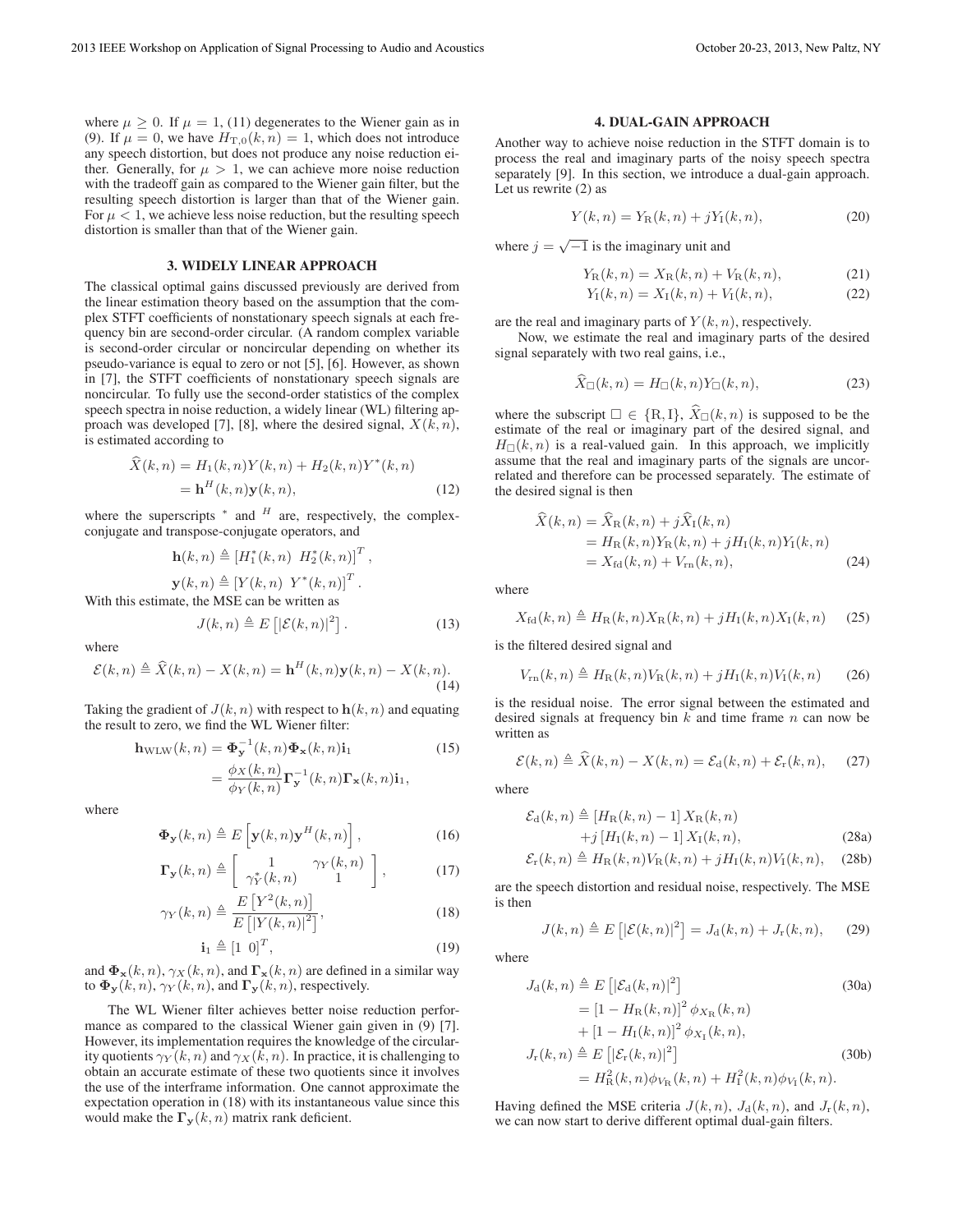#### 4.1 Wiener Gains

By minimizing the MSE criterion [eq. (29)], we easily find the Wiener gains:

$$
H_{\rm R,W}(k,n) = \frac{\phi_{X_{\rm R}}(k,n)}{\phi_{Y_{\rm R}}(k,n)} = \frac{\phi_{X_{\rm R}}(k,n)}{\phi_{X_{\rm R}}(k,n) + \phi_{V_{\rm R}}(k,n)},
$$
(31a)

$$
H_{\rm I, W}(k, n) = \frac{\phi_{X_{\rm I}}(k, n)}{\phi_{Y_{\rm I}}(k, n)} = \frac{\phi_{X_{\rm I}}(k, n)}{\phi_{X_{\rm I}}(k, n) + \phi_{V_{\rm R}}(k, n)}.
$$
 (31b)

The minimum MSE of the dual-gain Wiener filter can be found by substituting (31) into (29):

$$
J_{\text{DGW}}(k,n) = \frac{\phi_{X_{\text{R}}}(k,n)\phi_{V_{\text{R}}}(k,n)}{\phi_{X_{\text{R}}}(k,n) + \phi_{V_{\text{R}}}(k,n)} + \frac{\phi_{X_{\text{I}}}(k,n)\phi_{V_{\text{I}}}(k,n)}{\phi_{X_{\text{I}}}(k,n) + \phi_{V_{\text{I}}}(k,n)}
$$
(32)

The MSE for the classical Wiener gain is obtained by substituting (9) into (7):

$$
J_{\rm W}(k,n) = \frac{\phi_X \phi_V}{\phi_X + \phi_V}
$$
(33)  
= 
$$
\frac{[\phi_{X_{\rm R}}(k,n) + \phi_{X_{\rm I}}(k,n)] [\phi_{V_{\rm R}}(k,n) + \phi_{V_{\rm I}}(k,n)]}{\phi_{X_{\rm R}}(k,n) + \phi_{X_{\rm I}}(k,n) + \phi_{V_{\rm R}}(k,n) + \phi_{V_{\rm I}}(k,n)}.
$$

It is easy to check that

$$
J_{\text{DGW}}(k,n) \le J_{\text{W}}(k,n),\tag{34}
$$

where the equality holds if and only if  $\phi_{X_{\rm B}}(k,n)/\phi_{V_{\rm B}}(k,n)$  =  $\phi_{X_I}(k,n)/\phi_{V_I}(k,n)$ . So, the minimum MSE of the dual-gain Wiener filter is generally smaller than that of the classical Wiener gain. Note that both  $J_{\text{DGW}}(k, n)$  and  $J_{\text{W}}(k, n)$  consist of two parts, i.e., speech distortion part and residual noise part. Therefore, the inequality in (34) indicates that the total amount of speech distortion and residual noise of the dual-gain Wiener filter is generally smaller than that of the classical Wiener gain.

### 4.2 Tradeoff Gains

The tradeoff gains are obtained by minimizing the speech distortion with the constraint that the residual noise level is equal to a value smaller than the level of the original noise. This is equivalent to solving the following optimization problem:

$$
\min_{H_R(k,n), H_I(k,n)} J_d(k,n) \text{ subject to } J_r(k,n) \le \beta \cdot \phi_V(k,n),\tag{35}
$$

where  $0 < \beta < 1$  in order to have some noise reduction at the frequency bin k. Using a Lagrange multiplier,  $\mu \geq 0$ , to adjoin the constraint to the cost function, we can solve the above optimization problem and obtain the tradeoff gains:

$$
H_{\rm R,T,\mu}(k,n) = \frac{\phi_{X_{\rm R}}(k,n)}{\phi_{X_{\rm R}}(k,n) + \mu \phi_{V_{\rm R}}(k,n)},
$$
(36a)

$$
H_{\rm I,T,\mu}(k,n) = \frac{\phi_{X_{\rm I}}(k,n)}{\phi_{X_{\rm I}}(k,n) + \mu \phi_{V_{\rm R}}(k,n)}.
$$
 (36b)

The particular cases of  $\mu = 1$  and  $\mu = 0$  correspond to the Wiener and identity gains, respectively. More generally, we can write the tradeoff gains into the following forms:

$$
H_{\rm R,T,\mu_{\rm R}}(k,n) = \frac{\phi_{X_{\rm R}}(k,n)}{\phi_{X_{\rm R}}(k,n) + \mu_{\rm R}\phi_{V_{\rm R}}(k,n)},\quad(37a)
$$

$$
H_{\rm I,T,\mu_{\rm I}}(k,n) = \frac{\phi_{X_{\rm I}}(k,n)}{\phi_{X_{\rm I}}(k,n) + \mu_{\rm I} \phi_{V_{\rm R}}(k,n)}.
$$
 (37b)

#### 4.3 Maximum SNR Gains

.

We define the subband output SNR as the ratio of the variance of the filtered desired signal over the variance of the residual noise [4], i.e.,

$$
oSNR(k, n) \triangleq \frac{\phi_{X_{\text{fd}}}(k, n)}{\phi_{V_{\text{rn}}}(k, n)}
$$
  
= 
$$
\frac{H_{\text{R}}^{2}(k, n)\phi_{X_{\text{R}}}(k, n) + H_{1}^{2}(k, n)\phi_{X_{1}}(k, n)}{H_{\text{R}}^{2}(k, n)\phi_{V_{\text{R}}}(k, n) + H_{1}^{2}(k, n)\phi_{V_{1}}(k, n)}.
$$
 (38)

In the maximum SNR technique, we find the gains that maximize the subband output SNR. It is clear that we need to find the maximum eigenvector of the matrix  $D_V^{-1}(k,n)D_X(k,n)$ , where  $\mathbf{D}_V(k,n) = \text{diag} \left[ \phi_{V_{\text{R}}}(k,n), \phi_{V_{\text{I}}}(k,n) \right]$  and  $\mathbf{D}_X(k,n) =$ diag  $[\phi_{X_{\rm R}}(k,n), \phi_{X_{\rm I}}(k,n)]$  are two diagonal matrices. Since  $\mathbf{D}_V^{-1}(k,n)\mathbf{D}_X(k,n)$  is also a diagonal matrix, we deduce that the maximum gains are

$$
\begin{cases}\nH_{\text{R,max}}(k, n) = 1, & \text{if } \frac{\phi_{X_{\text{R}}(k, n)}}{\phi_{V_{\text{R}}}(k, n)} \ge \frac{\phi_{X_{\text{I}}}(k, n)}{\phi_{V_{\text{I}}}(k, n)}, \\
H_{\text{R,max}}(k, n) = 0, & \text{if } \frac{\phi_{X_{\text{R}}(k, n)}}{\phi_{V_{\text{R}}}(k, n)} < \frac{\phi_{X_{\text{I}}}(k, n)}{\phi_{V_{\text{I}}}(k, n)}. \n\end{cases}
$$
\n
$$
\begin{cases}\nH_{\text{R,max}}(k, n) = 0, & \text{if } \frac{\phi_{X_{\text{R}}(k, n)}}{\phi_{V_{\text{R}}}(k, n)} < \frac{\phi_{X_{\text{I}}}(k, n)}{\phi_{V_{\text{I}}}(k, n)}. \n\end{cases}
$$
\n
$$
(39)
$$

It is interesting to see that the result of the maximum SNR filter is similar to the widely known binary masking technique [11]. It selects either the real part or the imaginary part at the frequency bin  $k$  and time frame  $n$  depending whose SNR is larger.

## 5. CONNECTION BETWEEN THE DUAL-GAIN AND WIDELY LINEAR APPROACHES

In this section, we show that the dual-gain Wiener filter is equivalent to the WL Wiener filter if  $X_R(k,n)$ ,  $V_R(k,n)$ , and  $Y_R(k,n)$  are uncorrelated, respectively, with  $X_I(k, n)$ ,  $V_I(k, n)$ , and  $Y_I(k, n)$ .

*Proof*: If  $X_R(k,n)$ ,  $V_R(k,n)$ , and  $Y_R(k,n)$  are uncorrelated, respectively, with  $X_1(k, n)$ ,  $V_1(k, n)$ , and  $Y_1(k, n)$ , we have  $E[X_R(k,n)X_I(k,n)] = 0$ ,  $E[V_R(k,n)Y_I(k,n)] = 0$ , and  $E[Y_R(k,n)Y_I(k,n)] = 0$ . Then, the covariance matrices,  $\Phi_{\mathbf{y}}(k, n)$  and  $\Phi_{\mathbf{x}}(k, n)$ , can be written into the following forms:

$$
\begin{aligned} \boldsymbol{\Phi}_{\mathbf{y}}(k,n) &= \begin{bmatrix} \phi_{\text{Y}_\text{R}}(k,n) + \phi_{\text{Y}_\text{I}}(k,n) & \phi_{\text{Y}_\text{R}}(k,n) - \phi_{\text{Y}_\text{I}}(k,n) \\ \phi_{\text{Y}_\text{R}}(k,n) - \phi_{\text{Y}_\text{I}}(k,n) & \phi_{\text{Y}_\text{R}}(k,n) + \phi_{\text{Y}_\text{I}}(k,n) \end{bmatrix}, \\ \boldsymbol{\Phi}_{\mathbf{x}}(k,n) &= \begin{bmatrix} \phi_{\text{X}_\text{R}}(k,n) + \phi_{\text{X}_\text{I}}(k,n) & \phi_{\text{X}_\text{R}}(k,n) - \phi_{\text{X}_\text{I}}(k,n) \\ \phi_{\text{X}_\text{R}}(k,n) - \phi_{\text{X}_\text{I}}(k,n) & \phi_{\text{X}_\text{R}}(k,n) + \phi_{\text{X}_\text{I}}(k,n) \end{bmatrix}. \end{aligned}
$$

Substituting the above two equations into (15), we can readily get

$$
\mathbf{h}_{\text{WLW}}(k, n) = \frac{1}{2} \left[ H_{\text{R}, \text{W}}(k, n) + H_{\text{I}, \text{W}}(k, n) \atop H_{\text{R}, \text{W}}(k, n) - H_{\text{I}, \text{W}}(k, n) \right], \quad (41)
$$

where  $H_{\text{R,W}}(k, n)$  and  $H_{\text{I,W}}(k, n)$  are the dual-gain Wiener filters given in (31).

With the WL Wiener filter, the estimate of the desired signal from the noisy observation,  $y(k, n)=[Y (k, n) Y^*(k, n)]^T$ , is given by

$$
\widehat{X}_{\text{WLW}}(k,n) = \mathbf{h}_{\text{WLW}}^H(k,n)\mathbf{y}(k,n). \tag{42}
$$

Substituting (41) into (42) yields

$$
\hat{X}_{\text{WLW}}(k, n) = H_{\text{R}, \text{W}}(k, n) Y_{\text{R}}(k, n) + j H_{\text{I}, \text{W}}(k, n) Y_{\text{I}}(k, n) \n= \hat{X}_{\text{DGW}}(k, n),
$$
\n(43)

where  $X_{\text{DGW}}(k, n)$  is the estimate of desired signal obtained from the dual-gain Wiener filter. That completes the proof.